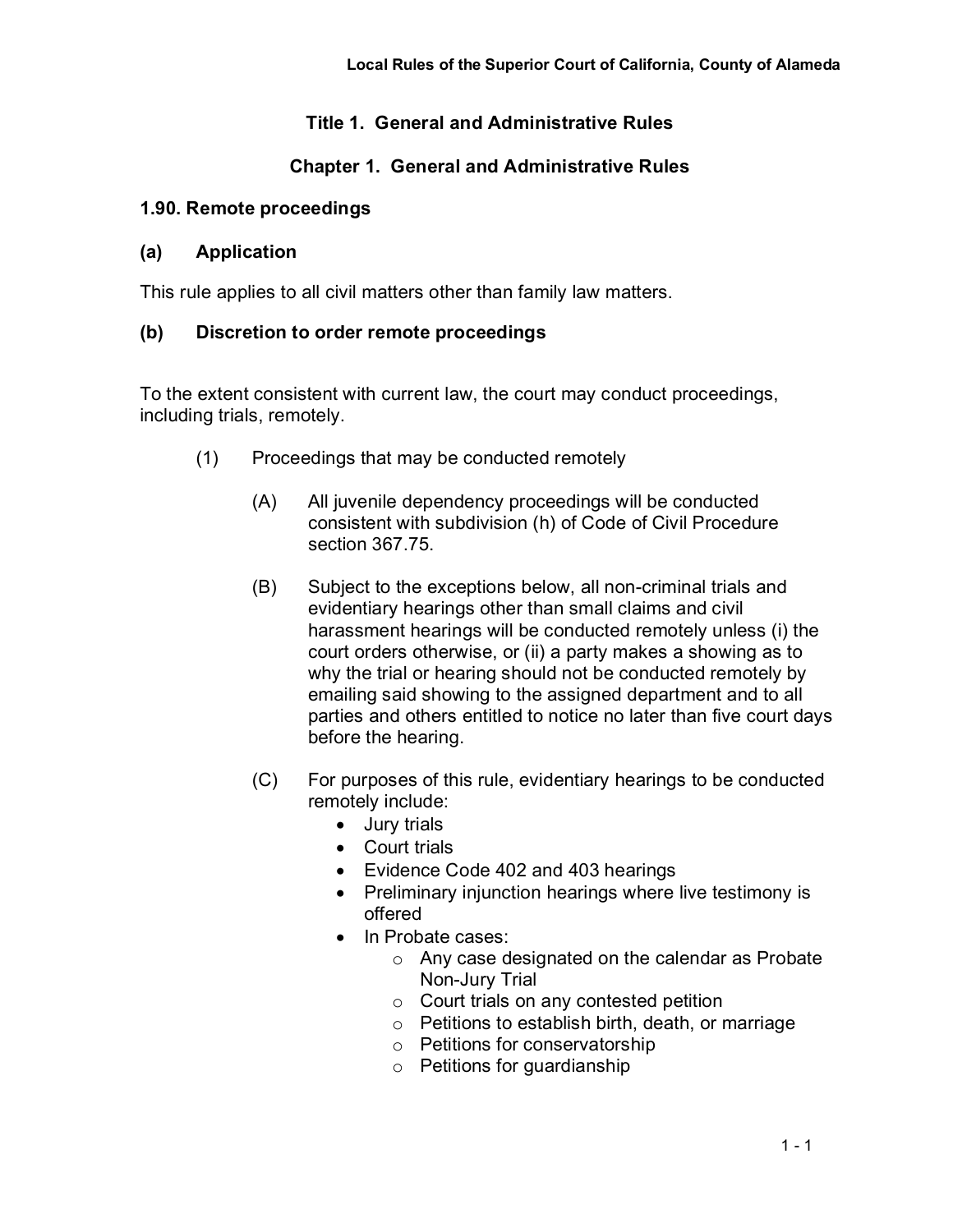- (D) Any party who intends to appear in person at any hearing must inform all parties and others entitled to notice and must email the assigned department no later than the pretrial conference, if any, or, if there is no pretrial conference, no later than five court days before the hearing.
- (2) Proceedings that may not be conducted remotely
	- (A) Unless otherwise ordered by the Court, all non-evidentiary hearings will be conducted in person. For purposes of this rule, "non-evidentiary hearings" means settlement conferences; pretrial conferences; motions; civil appeals, including unlawful detainer appeals; and Probate matters not enumerated in subsection (b)(1)(C). Notwithstanding the foregoing, parties may appear remotely at non-evidentiary hearings as provided in Code of Civil Procedure section 367.75.
	- (B) With the exception of Probate matters, requests or agreements to appear remotely may be made by emailing the assigned department no later than five court days before the hearing or orally at any hearing. In Probate matters, requests or agreements to appear remotely must be made by filing a *Notice of Remote Appearance* (Judicial Council of California Form RA-010).
	- (C) At any time during a case, a party may provide notice to the Court and to all other parties and others entitled to notice that the party intends to appear remotely for the duration of the case. That notice must be made no later than five court days before the next scheduled hearing in the case.
- (3) A remote appearance by a self-represented party will be construed to be an agreement to appear remotely under Code of Civil Procedure section 367.75(g).
- (4) Self-represented parties with questions about in-person or remote hearings may email the court at [ExecutiveOffice@alameda.courts.ca.gov.](mailto:ExecutiveOffice@alameda.courts.ca.gov)

# **(c) Technology and conduct in remote proceedings**

Remote proceedings may be conducted through telephonic or videoconference applications. Parties and counsel must comply with directions provided by the court regarding specific remote technology and participant conduct.

# **(d) Prohibition on recording or transmitting remote proceedings**